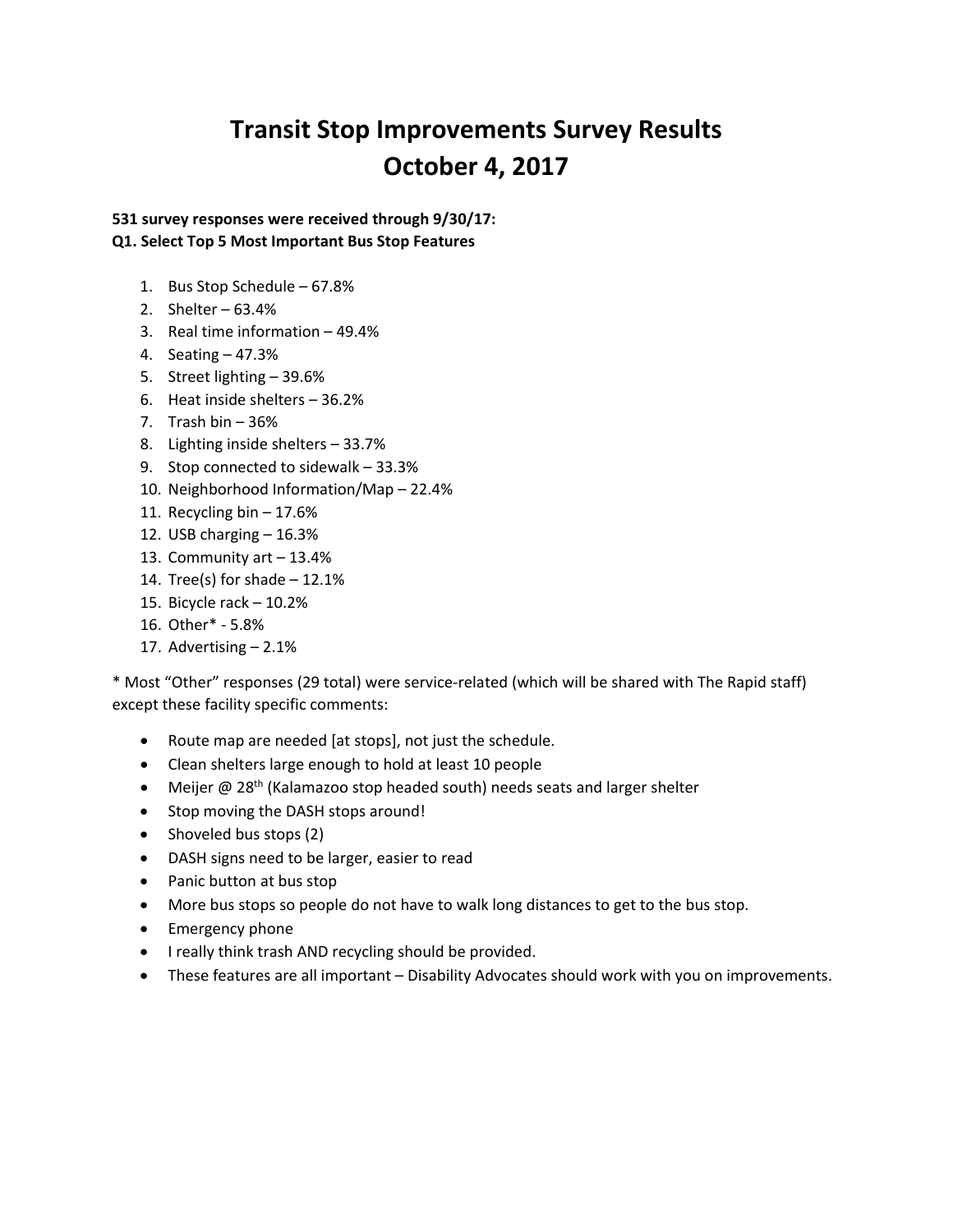# **Q2. When considering which bus stops to make improvements at, how important do you think it is to consider each of the following?**

There is no clear-cut winner here – *all* the choices nearly ranked (weighted average) the same. The wording of the question and choices for response were problematic (lesson learned):

| High ridership     | Social services |
|--------------------|-----------------|
| Low car ownership  | Senior citizens |
| Employment centers | Parks           |
| Schools            | Libraries       |

**Q3. Consider the existing transit network, which investment type is most important – improved service or improved amenities** (Align study question)**:**

Improved service = 83%

Improved amenities = 17%

## **Q4. Select the three most important bus service features to you:**

- 1. Availability (frequency, operating hours, travel time) 81.3%
- 2. Reliability of service 65.4%
- 3. Safety and Security 47%
- 4. Communications/Information 38.8%
- 5. Cleanliness (Buses and Stops) 24.6%
- 6. Environmental sustainability  $-18.3\%$
- 7. Convenience 15.3%
- 8. Customer service 7.1%
- 9. Comfort 6.2%

#### **Q5. Have you experience any of these difficulties as a Rapid rider? Check all that apply.**

- 1. Long waits at stops 45.7%
- 2. Crowded during peak times 42.2%
- 3. Schedule not followed 41.8%
- 4. Too long to get to my destination 40.6%
- 5. Inconvenient bus stops 40%
- 6. Delays when loading 27.5%
- 7. Too many or poorly timed transfers 24.1%
- 8. Cost of riding 19%
- 9. None of the above 14.5%
- 10. Not able to get on a full bus 13.3%
- 11. Bike racks full 9.9%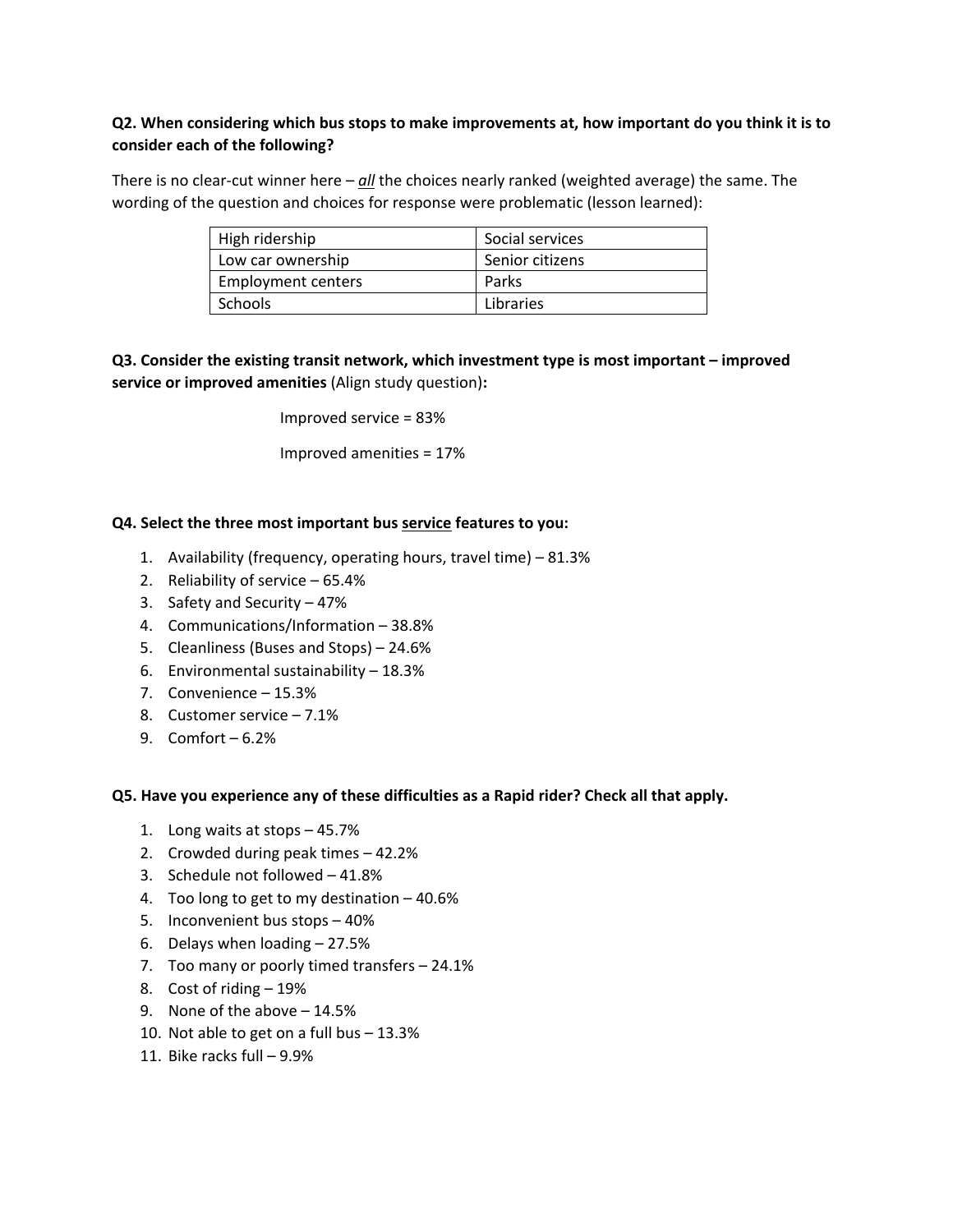#### **Q6. What Rapid routes do you ride most often?**

We received responses from people using every Rapid fixed route with the top 5:

- 1. Silver Line 32.1%
- 2. #6 Eastown/Woodland 30.5%
- 3. #50 GVSU Connector 16.8%
- 4. #1 Division 16.4%
- 5. #5 Wealthy Woodland and #11 Plainfield 15.3% each

## **Q7. How often do you ride The Rapid?**

- 1.  $4 7$  days/week  $-29.1%$
- *2. I don't currently ride the bus – 18.8%*
- 3. Less than once a month 16.7%
- 4.  $1 3$  days/week  $13.8%$
- 5.  $2 3$  days/week  $11.4%$
- 6. Once a month  $-10.1%$

## **Q8. How often do you ride the DASH North?**

- *1. I don't currently ride DASH North – 74.2%*
- 2. Less than once a month 10%
- 3. Once a month 5.1%
- 4.  $2 3$  times/month  $-4.3%$
- 5.  $1 3$  days/week  $-4.1%$
- 7.  $4 7$  days/week  $-2.3%$

## **Q9. How often do you ride the DASH West?**

- *1.* I don't *currently ride DASH West – 71.3%*
- 2. Less than once a month 8.8%
- 3.  $2 3$  times/month  $-6.1\%$
- 4. Once a month 5.4%
- 5.  $1 3$  days/week  $4.3%$
- 6.  $4 7$  days/week  $-4.1%$

*There may be an opportunity, perhaps through the DASH rebranding process, to reopen a modified version of the survey to target current DASH North and DASH West users since few people who responded to this survey use either service. Likewise, an email blast to current City parking customers or notice about the survey included in City parking customers' monthly bills may garner more responses from these type of DASH riders. Posting notices inside the DASH buses could also generate some responses since the survey is short and could be taken even when someone is riding to their destination. Sharing through GRCC's e-newsletter and DGRI's downtown resident and business networks could be other avenues to generate DASH-specific feedback.*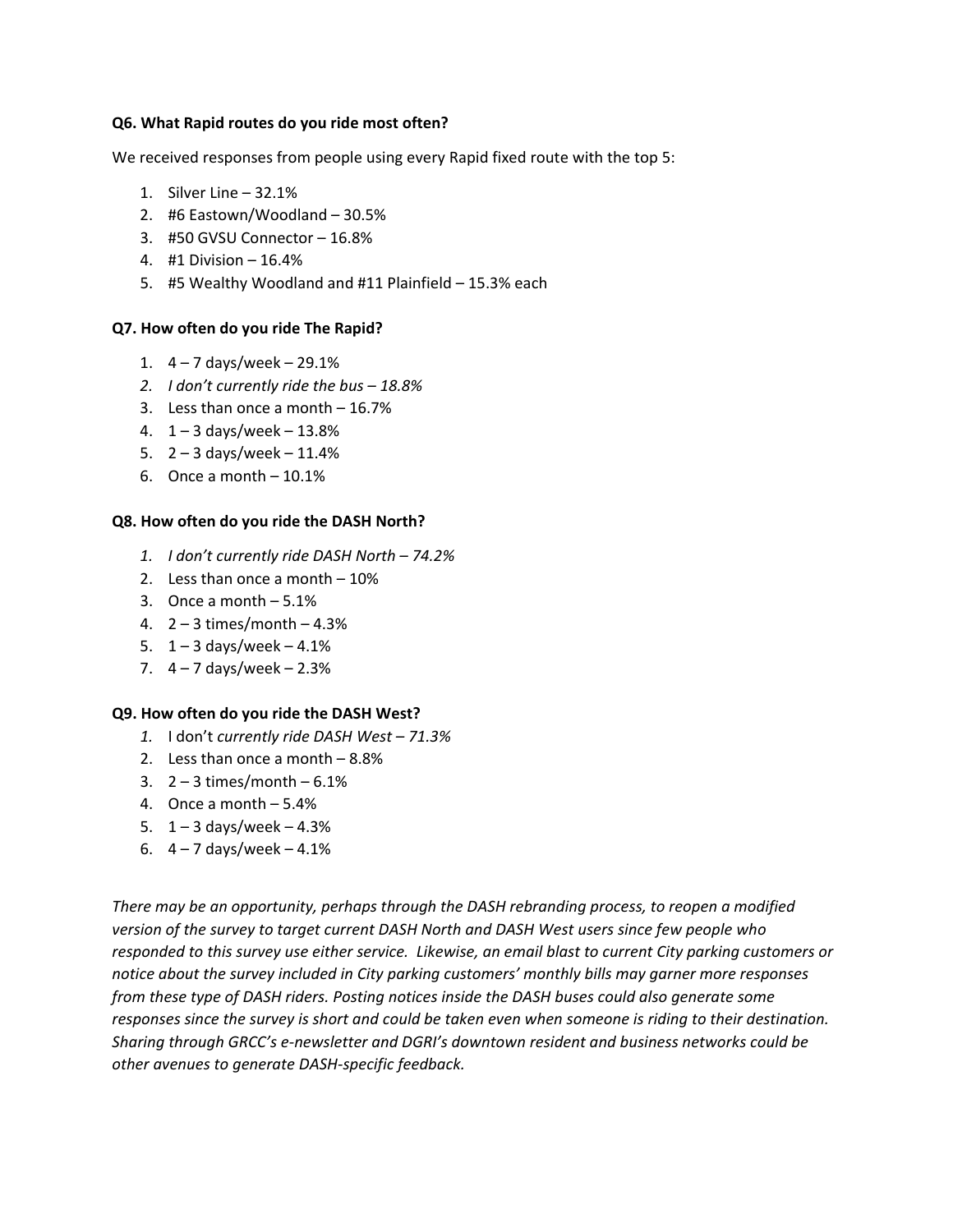## **Q10. What other comments do you have about bus stops or in general related to The Rapid or DASH?**

Again, most of the comments received are related to service issues/ideas, but some are bus stop comments:

- Sidewalks to the stops and the stops need to be shoveled. (3)
- Some of the stops still don't have a concrete place to stand.
- Why aren't stops located at the corners? People just cross anywhere to get to and from these bus stops. Why aren't the stops by the crosswalks?
- Trash cans are needed at populated stops like at Breton Village. There is usually a large amount of trash on the ground and nowhere to put it.
- I think more lighting at and around stops is needed.
- Please add shelters WITH lights at stops for safety! More lighting so people feel comfortable. (2)
- The bus stops need to be cleaned. (2)
- Attention to general maintenance and upkeep [at stops] would be appreciated.
- Stop building concrete bus stops that don't allow flexibility to adjust bus stop locations.
- Please be sure there are safe pedestrian crosswalks at/near bus stops.
- Every stop should have a bench at least.
- The DASH signs are too hard to locate/identify.
- Make them feel inviting.
- The DASH signage is very poor, and information is siloed off on the Parking Services website. This should be tied into the Rapid site like any other bus route and on Google maps. Also, the physical DASH signage should have clear, visible information that 1. the bus is free, 2. where it goes including stop locations, and 3. how to ride it.
- Bus stops need to be more than just a pole in the ground.
- Detours of routes need to be better communicated.
- DASH stops are too hard to see, especially at night.
- The stop area needs to be level with the bus to get on and off safely with a wheelchair. It's not safe to get on and off from the street grade.
- Blue light safety alert system would make for a good addition.
- More shelters would be nice, especially in the winter.
- There should be more seating.
- Some stops have no sidewalk to get to them (e.g., Fulton/Lakeside) so you must walk on a busy street. I'd love to ride the bus, but it's not safe for me to get there if I must walk in the street.
- Add community supported trash cans and cigarette receptacles.
- Need seating and lighted shelter and stop areas for seniors, disabled and security.

| Other $-33.3%$ *                | The Rapid's web site $-4.3%$               |
|---------------------------------|--------------------------------------------|
| Social media - 25.2%            | DGRI's web site $-4.1\%$                   |
| Friend or family - 12.8%        | Neighborhood association - 3.3%            |
| Community meeting/event $-9.7%$ | Advertisement $-1.2%$                      |
| City's web site $-5.5%$         | On a Rapid bus (0.6%) or a DASH bus (0.2%) |

## **Q11. How did you hear about the survey?**